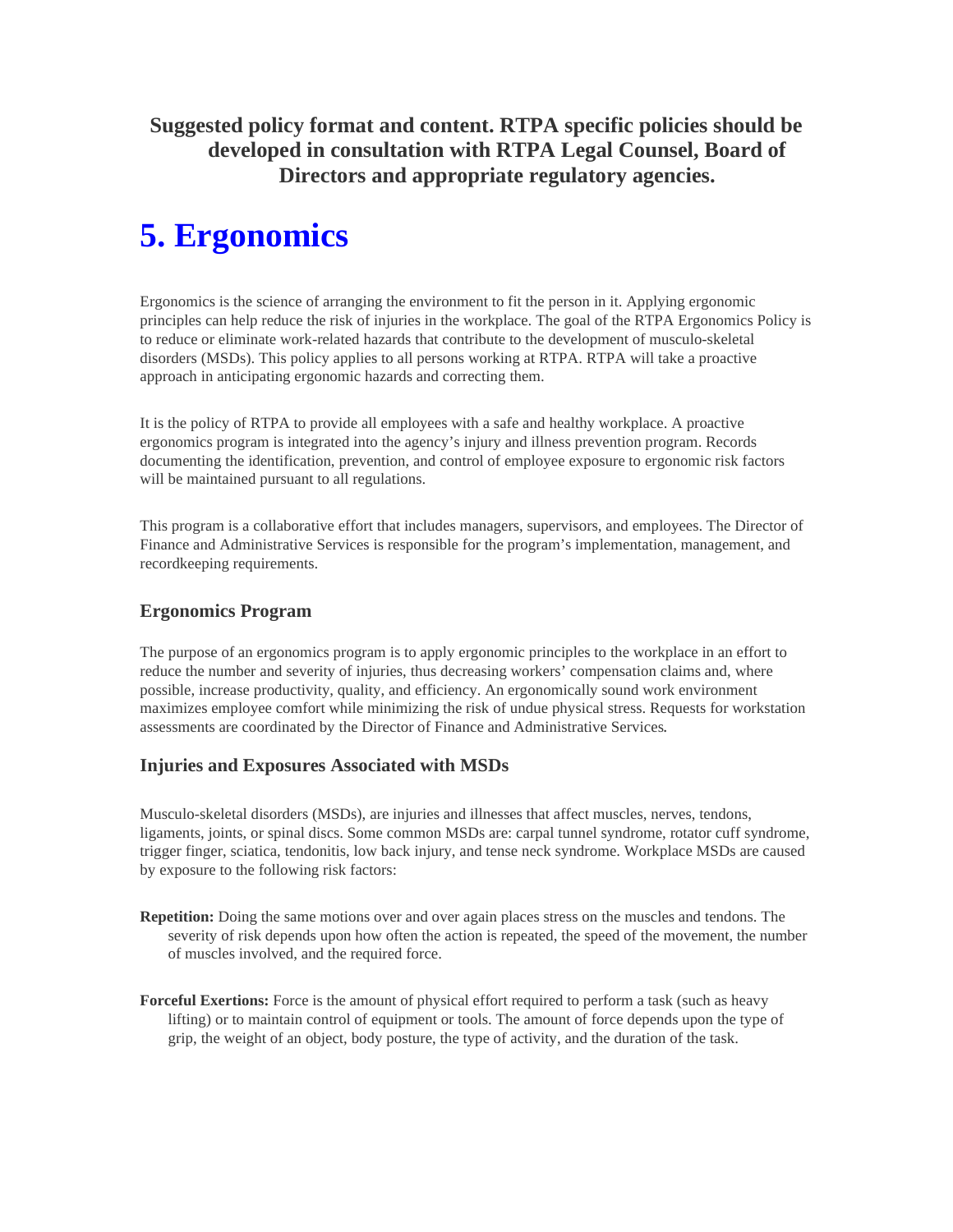- **Awkward Postures:** Posture is the position your body is in and affects muscle groups that are involved in physical activity. Awkward postures include repeated or prolonged reaching, twisting, bending, kneeling, squatting, working overhead with your hands or arms, or holding a fixed position.
- **Contact Stress:** Pressing the body against a hard or sharp edge can result in placing too much pressure on nerves, tendons, and blood vessels. For example, using the palm of your hand as a hammer can increase your risk of suffering a MSD.

## **Symptoms and Consequences of MSDs**

Employees suffering from MSDs may experience less strength for gripping, less range of motion, loss of muscle function, or ability to do everyday tasks. Common symptoms include:

- Painful joints
- Pain, tingling, or numbness in hands or feet
- Shooting or stabbing pains in arms or legs
- Swelling or inflammation
- **Burning sensations**
- Pain in wrists, shoulders, forearms, or knees
- Back or neck pain
- **Stiffness**
- Fingers or toes turning white.

## **Importance of Reporting MSDs**

If MSD signs and symptoms are not reported early, permanent injury may result. It is important that employees report MSD signs and symptoms right away to avoid long-lasting problems. RTPA will respond in a timely manner to those reports. Contact the Director of Finance and Administrative Services to report MSD signs or symptoms, or MSD hazards. You also may talk to your supervisor about your suggestions on how to fix MSD hazards. RTPA will not discriminate against employees for reporting MSD signs or symptoms, or MSD hazards. It is the policy of RTPA to encourage such reporting.

## **Methods for Reducing MSDs**

If RTPA determines that an employee's MSD signs or symptoms, are connected to that employee's job, RTPA will provide the employee with an opportunity to contact a health care professional or ergonomic specialist and receive guidance regarding possible workstation, furniture, or equipment modifications/adjustments and other preventive strategies, injury treatment and management options, and if more severe, possible work modifications or restrictions. If an MSD sign or symptom is reported to the Director of Finance and Administrative Services, the Director of Finance and Administrative Services will evaluate the job and, if MSD hazards are found, will take steps to reduce those hazards.

Management staff is responsible for:

Promoting a safe and healthy work environment; Maintaining an awareness of MSD risks;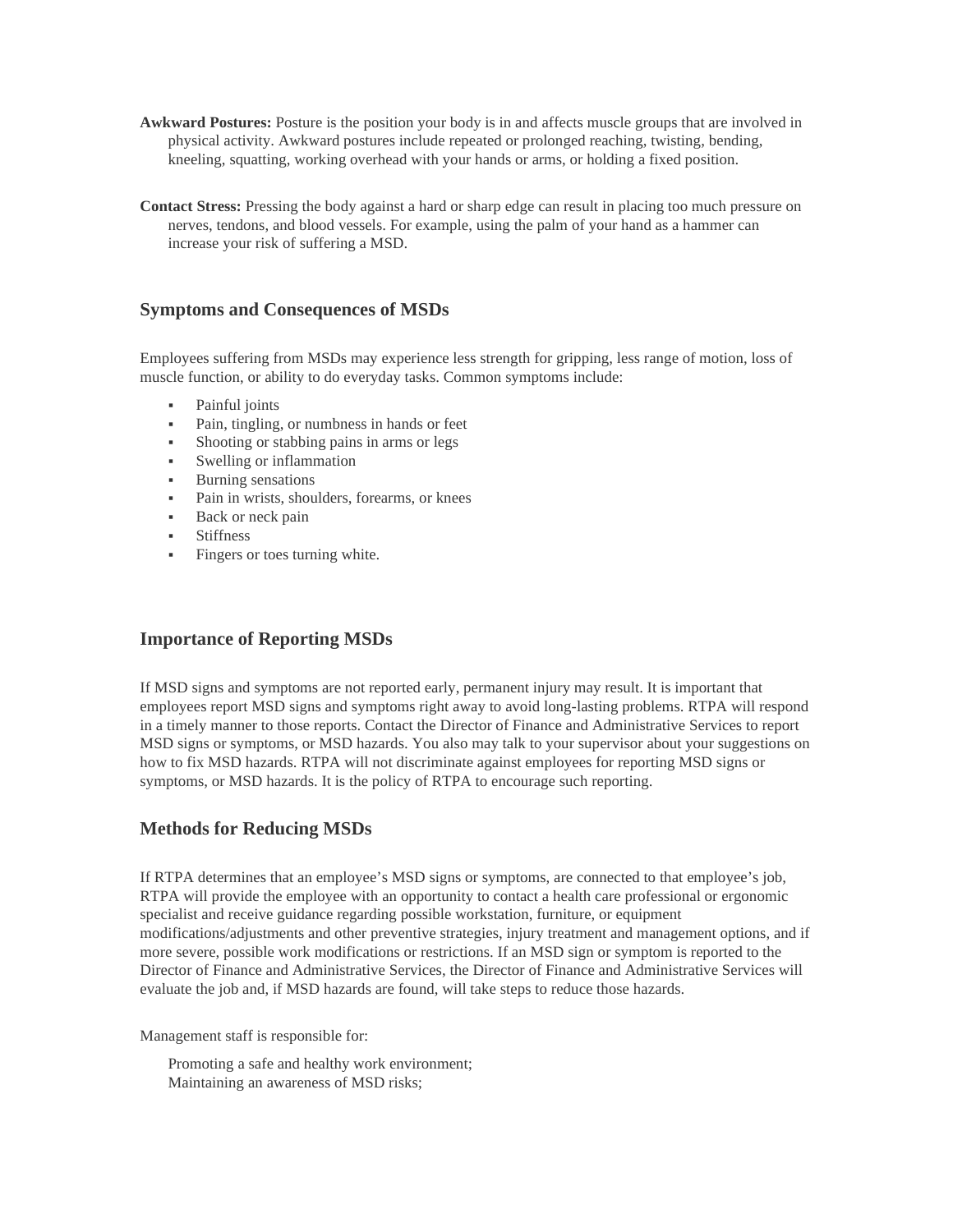- Having the work environment appropriately evaluated for proper ergonomic practices and conditions if an employee reports an MSD symptom; and
- Promptly reporting all employee injuries and/or employee complaints regarding MSD symptoms to the Director of Finance and Administrative Services.

Employees are responsible for:

Adjusting and using their workstation and equipment as outlined in the Ergonomic Guidelines contained in this Ergonomics Policy; Following safe work practices; Performing simple exercises and stretches as necessary; Following ergonomic recommendations from RTPA; and Promptly reporting ergonomic problems to a supervisor, or the Director of Finance and Administrative Services.

#### **Ergonomic Guidelines**

A proactive approach focuses on making changes when risks have already been identified, as well as incorporating ergonomics into the design phase of a new facility or process, into purchasing new equipment or tools, and into the contemplation of scheduling changes. RTPA has developed a program which includes the following components**.**

#### **a. Set Up of Office Workstations**

Some methods that can be used to minimize discomfort and/or injury are provided below. Additional resources may be obtained from the Human Resources team.

- *Chair:* Use a chair that allows you to adjust chair height. Select a chair height that permits your feet to rest flat on the ground with the upper legs parallel to the floor. A footrest may be needed by some people to achieve this position. When seated, your seat pan should not hit the back of your knees.
- *Work Surface:* Your work surfaces should be large enough to accommodate all of your computer equipment, including a wrist rest in front of the keyboard and adequate viewing distance between the monitor and your eyes. A keyboard tray can be used to increase depth and to provide proper keying level. There also should be enough room under the work surface to allow free leg movement. The height of the work surface should allow the forearms to be parallel with the floor when working at the computer, while not forcing the shoulders to be elevated. A footrest can assist in supporting the feet as well, allowing you to sit back in your chair. Select an arrangement for your work surfaces that does not require you to hold an awkward posture. Awkward postures include repeated or prolonged reaching, twisting, bending, kneeling, squatting, working overhead with your hands or arms, or holding a fixed position.
- *Keyboard/Input Device:* The keyboard and input device (mouse or trackball) should be at the same level and placed in front of you. The height of the keyboard and input device should allow you to position your forearms and hands parallel to the floor. Achieve this by adjusting the height of the chair and/or table, or by using an adjustable tray. A padded wrist rest for the keyboard and input device should be used to prevent your wrists from coming in contact with the work surface when the arms are at rest. Avoid overreaching by keeping the input device close to your body.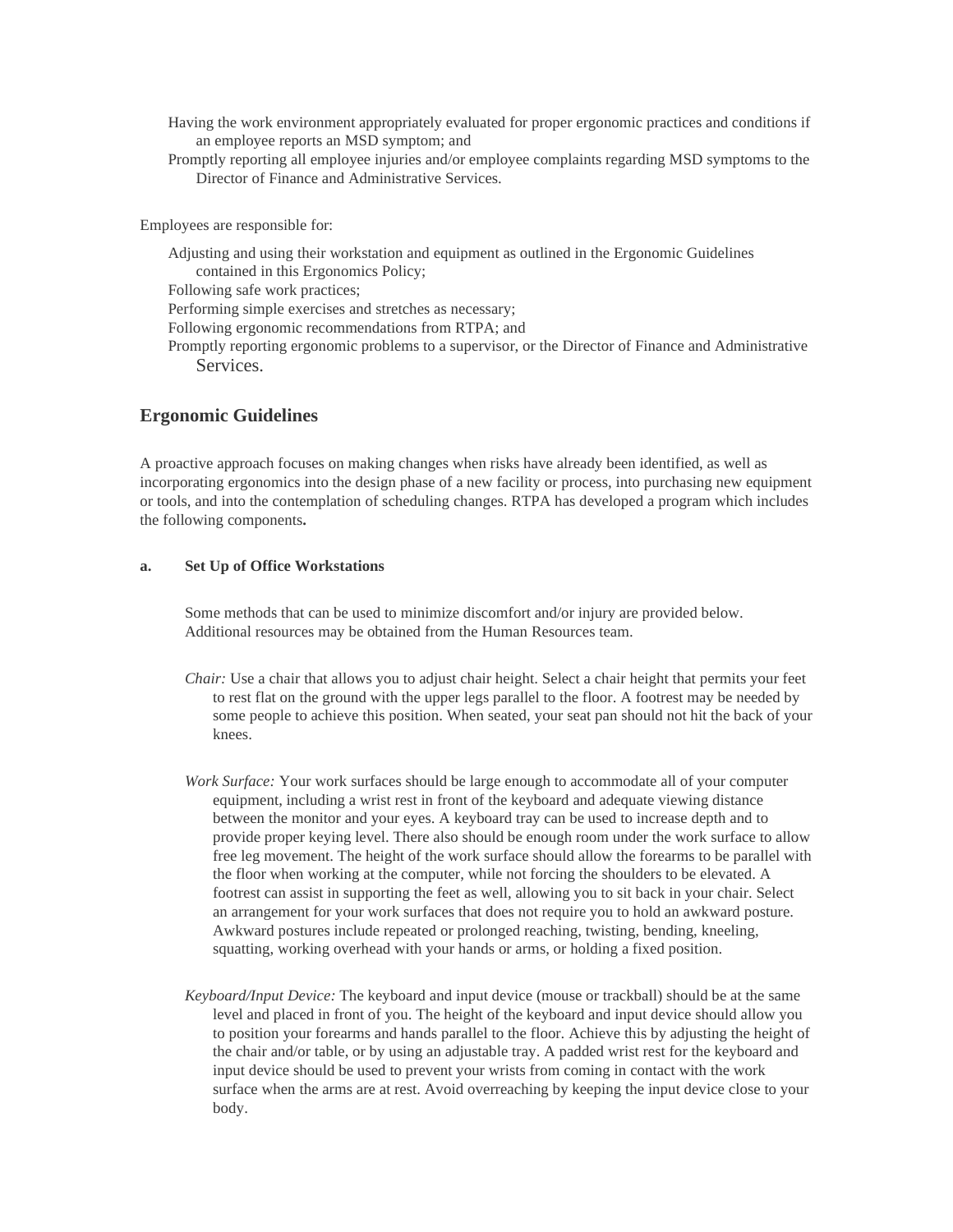*Monitor (Terminal):* Position the monitor directly in front of you with the screen approximately at eye level. You should not have to tilt or bend your neck to comfortably view the screen. Your eyes should be in line with a point on the screen that is about 2 to 3 inches below the top of the monitor casing. You should sit a comfortable distance from the screen for viewing – this is usually about arm's length (sit back in your chair and raise your arm and your fingers should touch the screen). One exception is bifocal wearers who may prefer a slightly lower monitor level. Monitors should have good contrast, sharp focus, and be free from flickering and glare to minimize eye strain.

*Document Holder:* If one is used, position the document holder at eye level, close to the monitor.

- *Head Sets and Speakerphones:* Head sets and speakerphones reduce awkward neck and shoulder postures, notably by eliminating the habit of cradling the phone between the shoulder and chin. Head sets and speakerphones are beneficial for people who work on the phone for a substantial portion of the day or who talk on the phone and work on a computer simultaneously for a significant period of time.
- *Carpet Mat:* A carpet mat is helpful when you move around often at the workstation so that your chair does not drag on the carpet.
- *Lighting:* Excessive overhead lighting can cause glare and eye discomfort. Dimming overhead lights and use of a task lamp can reduce eye fatigue. Monitor shades and glare screens also reduce glare. Adjust your monitor contrast and brightness for maximum personal comfort.
- *Posture:* Good posture is the best way to avoid computer-related injury. To ensure good posture, take the following steps: Make sure that you can reach the keyboard keys with your wrists as flat as possible (not bent up or down) and straight (not bent left or right). Make sure that your elbow angle (the angle between the inner surface of the upper arm and the forearm) is at or greater than 90 degrees to avoid nerve compression at the elbow. Make sure that the upper arm and elbow are as close to the body and as relaxed as possible for mouse use - avoid overreaching. Also make sure that the wrist is as straight as possible when the mouse is being used. Make sure you sit back in the chair and that it has good back support. Place your feet flat on the floor or on a footrest. Make sure your head and neck are as straight as possible. Make sure your posture feels relaxed.

#### **b. Safe Lifting and Good Body Mechanics**

Generally, workers are not permitted to move furniture or other objects weighing more than 20 pounds. If an employee needs to move such an object, the employee must request assistance. The employee should make his/her request to the Director of Finance and Administrative Services. A few RTPA employees are required to lift objects weighing over 20 pounds as part of their job duties. These employees should follow these guidelines:

Allow the object you are trying to lift to be handled close to the body.

Use devices such as handles, grips, etc., to provide better control of the object being lifted or moved.

Balance the contents of containers before attempting to lift them.

Use rigid containers for increased control of the object.

Avoid lifting excessively wide objects from floor level.